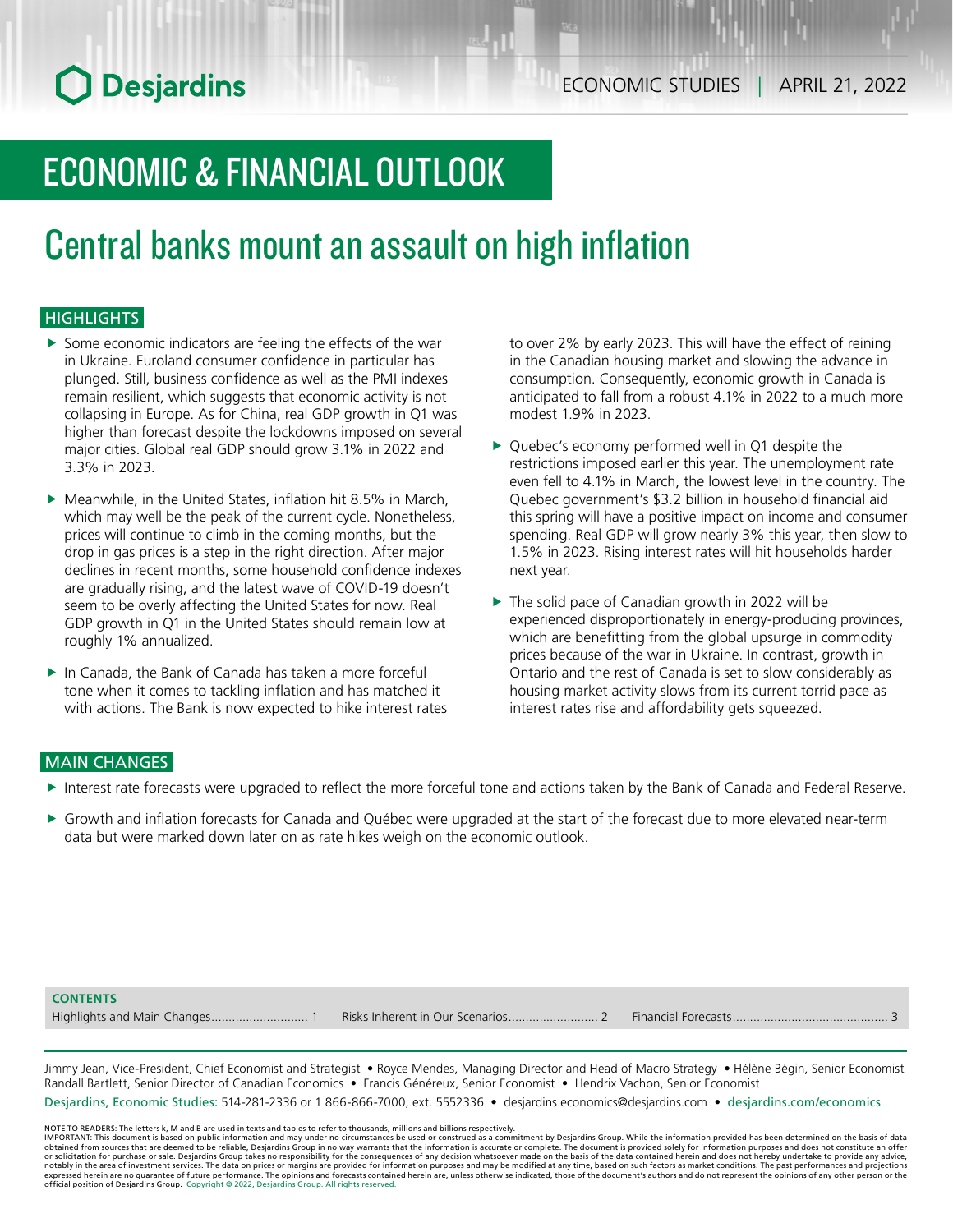#### **RISKS INHERENT TO OUR SCENARIOS**

The pandemic isn't over yet and could cause other economic fluctuations, especially as new variants come along. China has been hit by the Omicron wave, and its zero-COVID policy involving quick, strict lockdowns could be seriously put to the test. As for the war in Ukraine, a widespread conflict directly involving NATO (North Atlantic Treaty Organization) countries may have very serious humanitarian and economic consequences. Even if it never gets to that point, the war in Ukraine could worsen the economic situation, especially if there's another surge in energy, commodity and food prices. Stopping Russian exports of oil and natural gas to Western Europe could plunge the region into a recession and weaken an already fragile global economy. The war could also lower household, business and investor confidence further, exacerbate the supply chain problems and drive inflation higher. The risk of prices rising faster and longer complicates the situation for the central banks. On the other hand, tightening monetary policies too quickly could trigger a negative market reaction and lead to an economic slowdown. A major financial crisis in China could worry international investors. In Canada, there's a risk of a pronounced residential real estate price correction, especially given the more forceful monetary policy tightening measures. The stock market may also face its own correction.

### TABLE 1 *World GDP growth (adjusted for PPP) and inflation rate*

|                                          | <b>WEIGHT*</b> |      | <b>REAL GDP GROWTH</b> |        | <b>INFLATION RATE</b> |       |       |  |
|------------------------------------------|----------------|------|------------------------|--------|-----------------------|-------|-------|--|
| IN %                                     |                | 2021 | 2022f                  | 2023f  | 2021                  | 2022f | 2023f |  |
| <b>Advanced economies</b>                | 40.0           | 5.1  | 3.0                    | 2.1    | 3.1                   | 5.3   | 2.1   |  |
| <b>United States</b>                     | 15.9           | 5.7  | 3.0                    | 2.0    | 4.7                   | 6.8   | 2.6   |  |
| Canada                                   | 1.4            | 4.6  | 4.1                    | 1.9    | 3.4                   | 5.3   | 2.1   |  |
| Quebec                                   | 0.3            | 6.2  | 3.1                    | 1.5    | 3.8                   | 5.5   | 2.1   |  |
| Ontario                                  | 0.5            | 4.3  | 3.9                    | 1.8    | 3.5                   | 5.4   | 2.2   |  |
| Japan                                    | 4.0            | 1.7  | 2.0                    | 1.8    | $-0.2$                | 1.4   | 0.9   |  |
| United Kingdom                           | 2.4            | 7.4  | 4.1                    | 1.8    | 2.6                   | 7.2   | 2.7   |  |
| Euro zone                                | 12.5           | 5.4  | 2.9                    | 2.2    | 2.6                   | 5.7   | 1.7   |  |
| Germany                                  | 3.4            | 2.9  | 2.1                    | 1.9    | 3.1                   | 5.2   | 2.0   |  |
| France                                   | 2.5            | 7.0  | 3.0                    | 1.6    | 1.6                   | 4.4   | 1.5   |  |
| Italy                                    | 2.0            | 6.6  | 3.3                    | 1.9    | 1.9                   | 5.4   | 1.5   |  |
| Other countries                          | 4.2            | 2.7  | 2.0                    | 1.4    | 1.4                   | 2.3   | 1.1   |  |
| Australia                                | 1.0            | 4.7  | 4.1                    | 3.1    | 2.9                   | 4.3   | 2.3   |  |
| <b>Emerging and developing economies</b> | 60.0           | 7.0  | 3.2                    | 4.1    | 3.7                   | 5.6   | 3.4   |  |
| North Asia                               | 25.7           | 8.2  | 5.3                    | 5.4    | 2.4                   | 3.2   | 3.2   |  |
| China                                    | 17.5           | 8.1  | 4.6                    | 5.0    | 0.9                   | 2.0   | 2.4   |  |
| India                                    | 7.1            | 8.9  | 7.5                    | 6.4    | 5.1                   | 5.6   | 5.0   |  |
| South Asia                               | 5.3            | 3.8  | 4.8                    | 4.9    | 2.0                   | 3.2   | 2.9   |  |
| Latin America                            | 5.9            | 6.3  | 1.7                    | 2.1    | 6.6                   | 5.2   | 3.8   |  |
| Mexico                                   | 1.9            | 4.8  | 1.8                    | 2.3    | 5.7                   | 4.8   | 3.8   |  |
| Brazil                                   | 2.4            | 5.0  | 0.4                    | 1.6    | 9.0                   | 5.9   | 4.1   |  |
| Eastern Europe                           | 8.0            | 6.8  | $-4.5$                 | 0.9    | 9.1                   | 19.0  | 5.8   |  |
| Russia                                   | 3.2            | 4.7  | $-10.0$                | $-2.0$ | 6.7                   | 12.0  | 4.3   |  |
| Other countries                          | 15.0           | 7.0  | 3.5                    | 3.8    | 4.9                   | 6.4   | 4.9   |  |
| South Africa                             | 0.6            | 5.0  | 1.5                    | 1.8    | 4.6                   | 5.4   | 4.4   |  |
| World                                    | 100.0          | 6.2  | 3.1                    | 3.3    | 3.5                   | 5.5   | 2.9   |  |

f: forecasts; PPP : Purchasing Power Parities, exchange rate that equates the costs of a broad basket of goods and services across countries; \* 2019. Sources: World Bank, Consensus Forecasts and Desjardins, Economic Studies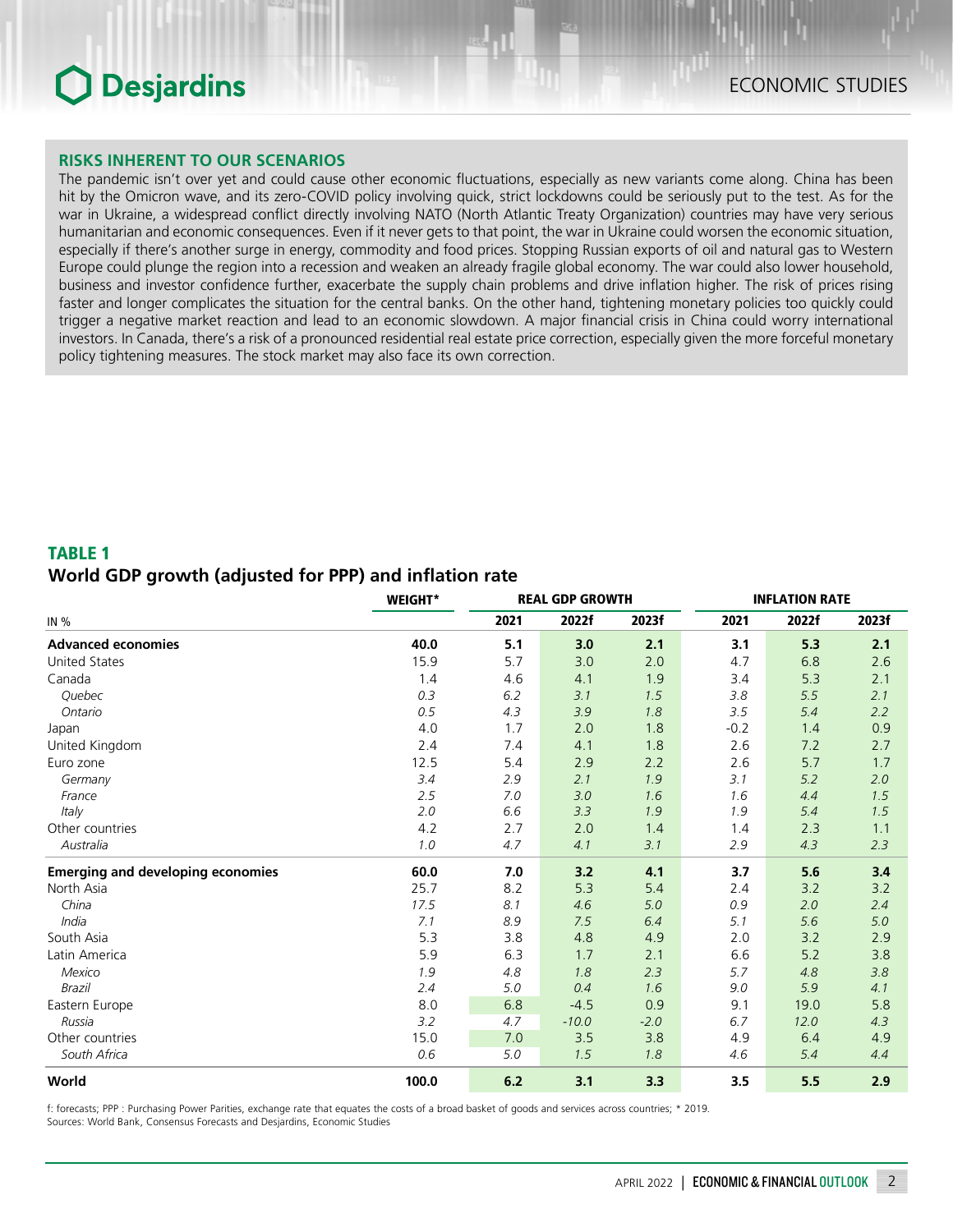#### **FINANCIAL FORECASTS**

The Bank of Canada (BoC) aggressively tightened policy earlier this month by both raising rates 50bps and announcing that it will begin allowing all of its maturing bond holdings to roll off of its balance sheet after April 25th. The Federal Reserve (Fed) is likely to follow suit by raising rates 50bps in early May and initiating its own quantitative tightening program. With policy rates still stimulative even after those supersized hikes, expect both central banks to conduct another round of 50bp hikes in June. Bond markets are in the process of digesting this and the news on quantitative tightening. Yields across curves have risen materially over the past month, but still likely have further room to rise. That said, our forecasts continue to see the BoC's policy rate peaking at a lower level than that of the US, which should see wider spreads between Canada and US bond yields and also see the Canadian dollar weaken over the next year. A potential decline in commodity prices would support a depreciation in the Canadian dollar over that timeframe. Should inflation begin to decelerate as we expect, equities should begin to perform better over the remainder of the year.

### TABLE 2 *Summary of the financial forecasts*

|                                          |                | 2021           | 2022                   |      |                       | 2023 |      |                        |                       |      |
|------------------------------------------|----------------|----------------|------------------------|------|-----------------------|------|------|------------------------|-----------------------|------|
| END OF PERIOD IN % (EXCEPT IF INDICATED) | Q <sub>3</sub> | Q4             | Q <sub>1</sub>         | Q2f  | Q3f                   | Q4f  | Q1f  | Q2f                    | Q3f                   | Q4f  |
| Key interest rate                        |                |                |                        |      |                       |      |      |                        |                       |      |
| <b>United States</b>                     | 0.25           | 0.25           | 0.50                   | 1.50 | 2.25                  | 2.75 | 3.25 | 3.25                   | 3.25                  | 3.00 |
| Canada                                   | 0.25           | 0.25           | 0.50                   | 1.50 | 2.00                  | 2.25 | 2.25 | 2.25                   | 2.25                  | 2.00 |
| Euro zone                                | 0.00           | 0.00           | 0.00                   | 0.00 | 0.00                  | 0.00 | 0.50 | 0.75                   | 0.75                  | 0.75 |
| United Kingdom                           | 0.10           | 0.25           | 0.75                   | 1.00 | 1.25                  | 1.50 | 1.75 | 1.75                   | 1.75                  | 1.75 |
| <b>Federal bonds</b>                     |                |                |                        |      |                       |      |      |                        |                       |      |
| <b>United States</b>                     |                |                |                        |      |                       |      |      |                        |                       |      |
| 2-year                                   | 0.26           | 0.66           | 2.27                   | 2.85 | 3.00                  | 3.15 | 3.15 | 3.10                   | 2.90                  | 2.75 |
| 5-year                                   | 0.98           | 1.25           | 2.42                   | 2.95 | 3.10                  | 3.15 | 3.15 | 3.05                   | 2.85                  | 2.80 |
| 10-year                                  | 1.53           | 1.50           | 2.33                   | 3.00 | 3.15                  | 3.20 | 3.15 | 3.05                   | 2.90                  | 2.85 |
| 30-year                                  | 2.09           | 1.89           | 2.45                   | 3.05 | 3.20                  | 3.25 | 3.20 | 3.10                   | 3.00                  | 2.95 |
| Canada                                   |                |                |                        |      |                       |      |      |                        |                       |      |
| 2-year                                   | 0.53           | 0.95           | 2.27                   | 2.70 | 2.80                  | 2.80 | 2.75 | 2.65                   | 2.40                  | 2.10 |
| 5-year                                   | 1.11           | 1.25           | 2.39                   | 2.85 | 2.90                  | 2.90 | 2.85 | 2.75                   | 2.40                  | 2.25 |
| 10-year                                  | 1.51           | 1.42           | 2.40                   | 2.85 | 2.95                  | 2.95 | 2.90 | 2.75                   | 2.50                  | 2.30 |
| 30-year                                  | 1.98           | 1.68           | 2.37                   | 2.80 | 2.90                  | 2.90 | 2.90 | 2.75                   | 2.65                  | 2.45 |
| <b>Currency market</b>                   |                |                |                        |      |                       |      |      |                        |                       |      |
| Canadian dollar (USD/CAD)                | 1.27           | 1.26           | 1.25                   | 1.23 | 1.25                  | 1.27 | 1.28 | 1.30                   | 1.32                  | 1.33 |
| Canadian dollar (CAD/USD)                | 0.79           | 0.79           | 0.80                   | 0.81 | 0.80                  | 0.79 | 0.78 | 0.77                   | 0.76                  | 0.75 |
| Euro (EUR/USD)                           | 1.16           | 1.14           | 1.11                   | 1.10 | 1.12                  | 1.15 | 1.17 | 1.19                   | 1.20                  | 1.20 |
| British pound (GBP/USD)                  | 1.35           | 1.35           | 1.32                   | 1.32 | 1.34                  | 1.36 | 1.38 | 1.40                   | 1.40                  | 1.40 |
| Yen (USD/JPY)                            | 111            | 115            | 122                    | 128  | 128                   | 127  | 124  | 120                    | 115                   | 113  |
| Stock markets (level and growth)*        |                |                |                        |      |                       |      |      |                        |                       |      |
| United States - S&P 500                  |                | 4,766          |                        |      | Target: 4,600 (-3.5%) |      |      |                        | Target: 4,700 (+2.2%) |      |
| Canada - S&P/TSX                         |                | 21,223         | Target: 22,500 (+6.0%) |      |                       |      |      | Target: 23,250 (+3.3%) |                       |      |
| <b>Commodities</b> (annual average)      |                |                |                        |      |                       |      |      |                        |                       |      |
| WTI oil (US\$/barrel)                    |                | 68 (75*)       |                        |      | 95 (88*)              |      |      |                        | 79 (75*)              |      |
| Gold (US\$/ounce)                        |                | 1,800 (1,800*) |                        |      | 1,890 (1,810*)        |      |      |                        | 1,735 (1,680*)        |      |

f: forecasts; WTI: West Texas Intermediate; \* End of year. Sources: Datastream and Desjardins, Economic Studies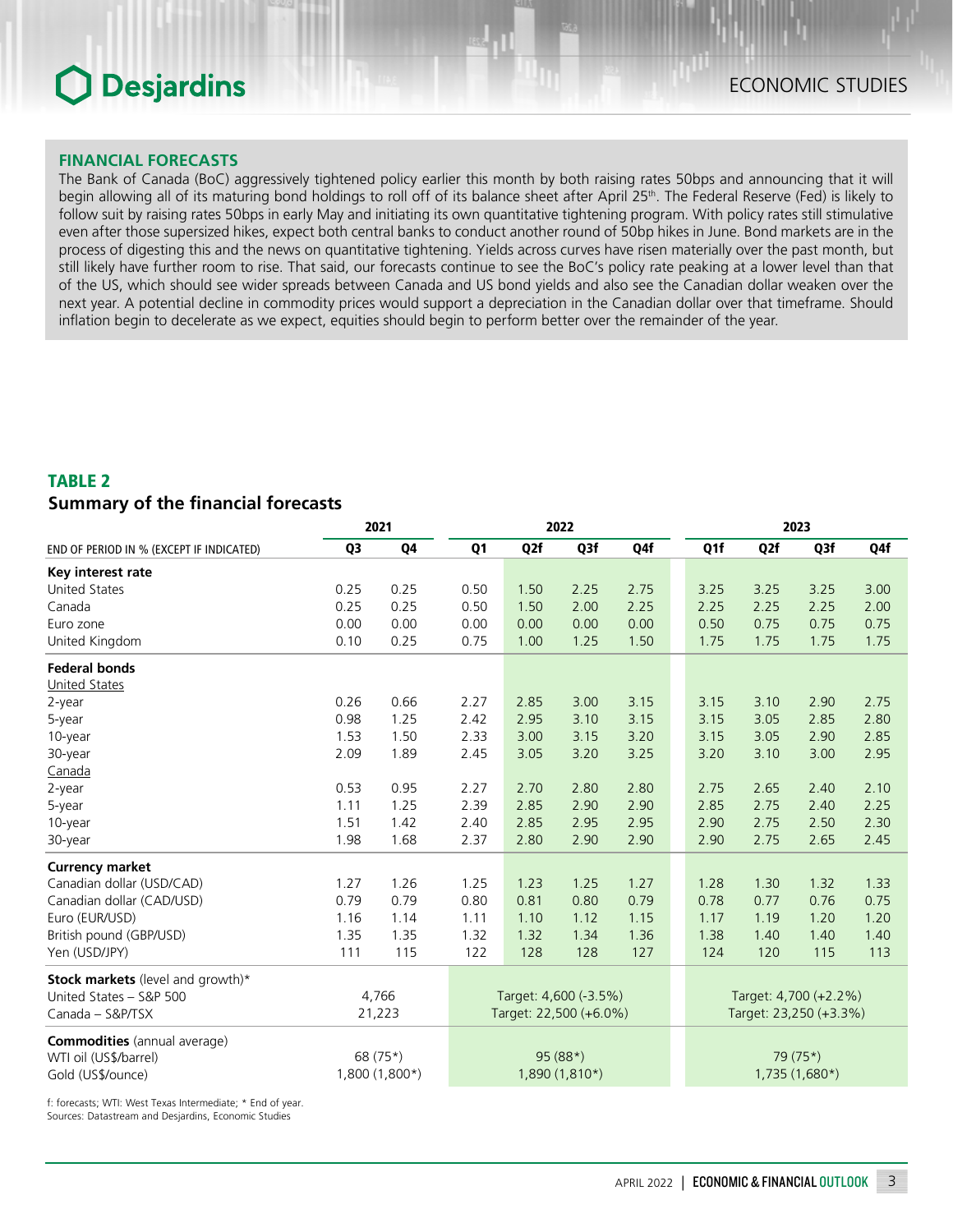### TABLE 3

## *United States: Major economic indicators*

| QUARTERLY ANNUALIZED                             | 2021    |        |        | 2022  |       |        |         | <b>ANNUAL AVERAGE</b> |       |        |  |
|--------------------------------------------------|---------|--------|--------|-------|-------|--------|---------|-----------------------|-------|--------|--|
| VARIATION IN % (EXCEPT IF INDICATED)             | Q3      | Q4     | Q1f    | Q2f   | Q3f   | Q4f    | 2020    | 2021                  | 2022f | 2023f  |  |
| Real GDP (2012 US\$)                             | 2.3     | 6.9    | 1.1    | 1.5   | 2.5   | 3.0    | $-3.4$  | 5.7                   | 3.0   | 2.0    |  |
| Personal consumption expenditures                | 2.0     | 2.5    | 3.7    | 0.5   | 2.5   | 2.2    | $-3.8$  | 7.9                   | 2.9   | 1.5    |  |
| Residential construction                         | $-7.7$  | 2.2    | 11.8   | 9.8   | 2.4   | $-2.1$ | 6.8     | 9.2                   | 3.4   | $-1.1$ |  |
| Business fixed investment                        | 1.7     | 2.9    | 11.1   | 9.2   | 8.3   | 8.9    | $-5.3$  | 7.4                   | 7.4   | 7.0    |  |
| Inventory change (US\$B)                         | $-66.8$ | 193    | 90.0   | 60.0  | 35.0  | 50.0   | $-42.3$ | $-32.6$               | 58.8  | 40.0   |  |
| Public expenditures                              | 0.9     | $-2.6$ | 0.7    | 1.8   | 1.8   | 1.8    | 2.5     | 0.5                   | 0.3   | 1.8    |  |
| Exports                                          | $-5.3$  | 22.4   | $-5.3$ | 4.0   | 4.0   | 5.0    | $-13.6$ | 4.5                   | 3.8   | 4.3    |  |
| Imports                                          | 4.7     | 17.9   | 8.0    | 5.0   | 5.0   | 5.0    | $-8.9$  | 14.0                  | 8.1   | 4.1    |  |
| Final domestic demand                            | 1.3     | 1.7    | 4.5    | 2.3   | 3.1   | 2.8    | $-2.5$  | 6.5                   | 3.1   | 2.2    |  |
| <b>Other indicators</b>                          |         |        |        |       |       |        |         |                       |       |        |  |
| Nominal GDP                                      | 8.4     | 14.5   | 6.6    | 5.2   | 5.5   | 5.1    | $-2.2$  | 10.1                  | 8.1   | 4.6    |  |
| Employment according to establishments           | 4.8     | 4.9    | 4.8    | 3.4   | 3.1   | 1.8    | $-5.8$  | 2.8                   | 4.1   | 1.6    |  |
| Unemployment rate (%)                            | 5.1     | 4.2    | 3.8    | 3.6   | 3.5   | 3.5    | 8.1     | 5.4                   | 3.6   | 3.6    |  |
| Housing starts <sup>1</sup> (thousands of units) | 1,562   | 1,670  | 1,753  | 1,792 | 1,750 | 1,713  | 1,396   | 1,605                 | 1,752 | 1,644  |  |
| Total inflation rate*                            | 5.3     | 6.7    | 8.0    | 7.5   | 6.7   | 5.2    | 1.2     | 4.7                   | 6.8   | 2.6    |  |
| Core inflation rate $*^2$                        | 4.1     | 5.0    | 6.3    | 5.6   | 5.2   | 4.3    | 1.7     | 3.6                   | 5.3   | 2.9    |  |

f: forecasts; \* Annual change;  $^1$  Annualized basis;  $^2$  Excluding food and energy. Sources: Datastream and Desjardins, Economic Studies

### TABLE 4

## *Canada: Major economic indicators*

| QUARTERLY ANNUALIZED                             | 2021    |        | 2022   |        |        |        | <b>ANNUAL AVERAGE</b> |        |        |        |
|--------------------------------------------------|---------|--------|--------|--------|--------|--------|-----------------------|--------|--------|--------|
| VARIATION IN % (EXCEPT IF INDICATED)             | Q3      | Q4     | Q1f    | Q2f    | Q3f    | Q4f    | 2020                  | 2021   | 2022f  | 2023f  |
| <b>Real GDP</b> (2012 \$)                        | 5.5     | 6.7    | 4.6    | 3.8    | 2.9    | 2.3    | $-5.2$                | 4.6    | 4.1    | 1.9    |
| Final consumption expenditure [of which:]        | 14.0    | 1.4    | 4.4    | 5.1    | 3.3    | 2.2    | $-4.5$                | 5.0    | 4.5    | 2.5    |
| Household consumption expenditure                | 20.4    | 1.0    | 5.6    | 6.8    | 4.2    | 3.2    | $-6.2$                | 5.2    | 5.9    | 3.5    |
| Governments consumption expenditure              | 0.1     | 2.2    | 1.4    | 1.1    | 0.9    | $-0.4$ | 0.0                   | 4.9    | 1.0    | $-0.1$ |
| Gross fixed capital formation [of which:]        | $-12.4$ | 7.8    | 3.4    | 0.0    | 0.2    | $-0.1$ | $-2.8$                | 7.2    | 0.5    | $-0.3$ |
| Residential structures                           | $-31.0$ | 10.2   | 3.5    | $-3.6$ | $-2.9$ | $-3.4$ | 4.3                   | 15.4   | $-4.0$ | $-4.0$ |
| Non-residential structures                       | 3.3     | 11.0   | 4.0    | 2.3    | 2.0    | 1.5    | $-10.0$               | $-0.6$ | 4.8    | 1.5    |
| Machinery and equipment                          | $-1.1$  | 4.7    | 3.2    | 2.4    | 2.4    | 3.1    | $-15.4$               | 7.1    | 3.9    | 3.6    |
| Intellectual property products                   | $-3.0$  | $-3.9$ | 1.9    | 1.0    | 2.2    | 2.0    | $-3.3$                | 0.7    | 0.1    | 2.2    |
| Governments gross fixed capital formation        | 9.4     | 6.2    | 3.3    | 2.6    | 2.1    | 1.9    | 6.2                   | 4.5    | 3.3    | 1.7    |
| Investment in inventories (2012 \$B)             | $-12.1$ | 9.9    | 8.9    | 10.0   | 9.7    | 10.8   | $-18.7$               | $-1.5$ | 9.8    | 7.0    |
| Exports                                          | 7.1     | 13.4   | 0.0    | 5.8    | 5.6    | 4.7    | $-9.7$                | 1.4    | 4.2    | 3.9    |
| Imports                                          | $-1.6$  | 14.4   | $-2.2$ | 6.7    | 4.2    | 3.3    | $-10.8$               | 7.4    | 3.9    | 3.3    |
| Final domestic demand                            | 7.0     | 2.9    | 4.1    | 3.8    | 2.6    | 1.7    | $-4.1$                | 5.5    | 3.5    | 1.8    |
| <b>Other indicators</b>                          |         |        |        |        |        |        |                       |        |        |        |
| Nominal GDP                                      | 10.5    | 13.7   | 10.3   | 15.6   | 3.8    | 2.6    | $-4.5$                | 13.1   | 10.3   | 2.8    |
| Employment                                       | 6.8     | 6.2    | 3.2    | 5.9    | 2.3    | 1.2    | $-5.2$                | 4.8    | 4.5    | 1.6    |
| Unemployment rate (%)                            | 7.2     | 6.3    | 5.8    | 5.0    | 4.9    | 5.0    | 9.5                   | 7.5    | 5.2    | 5.3    |
| Housing starts <sup>1</sup> (thousands of units) | 262     | 261    | 244    | 235    | 228    | 223    | 217                   | 271    | 232    | 215    |
| Total inflation rate*                            | 4.1     | 4.7    | 5.8    | 6.0    | 5.2    | 4.4    | 0.7                   | 3.4    | 5.3    | 2.1    |
| Core inflation rate $*^2$                        | 3.0     | 3.2    | 4.0    | 4.2    | 3.8    | 3.5    | 1.1                   | 2.3    | 3.9    | 2.4    |

f: forecasts;  $*$  Annual change;  $<sup>1</sup>$  Annualized basis;  $<sup>2</sup>$  Excluding food and energy.</sup></sup> Sources: Datastream and Desjardins, Economic Studies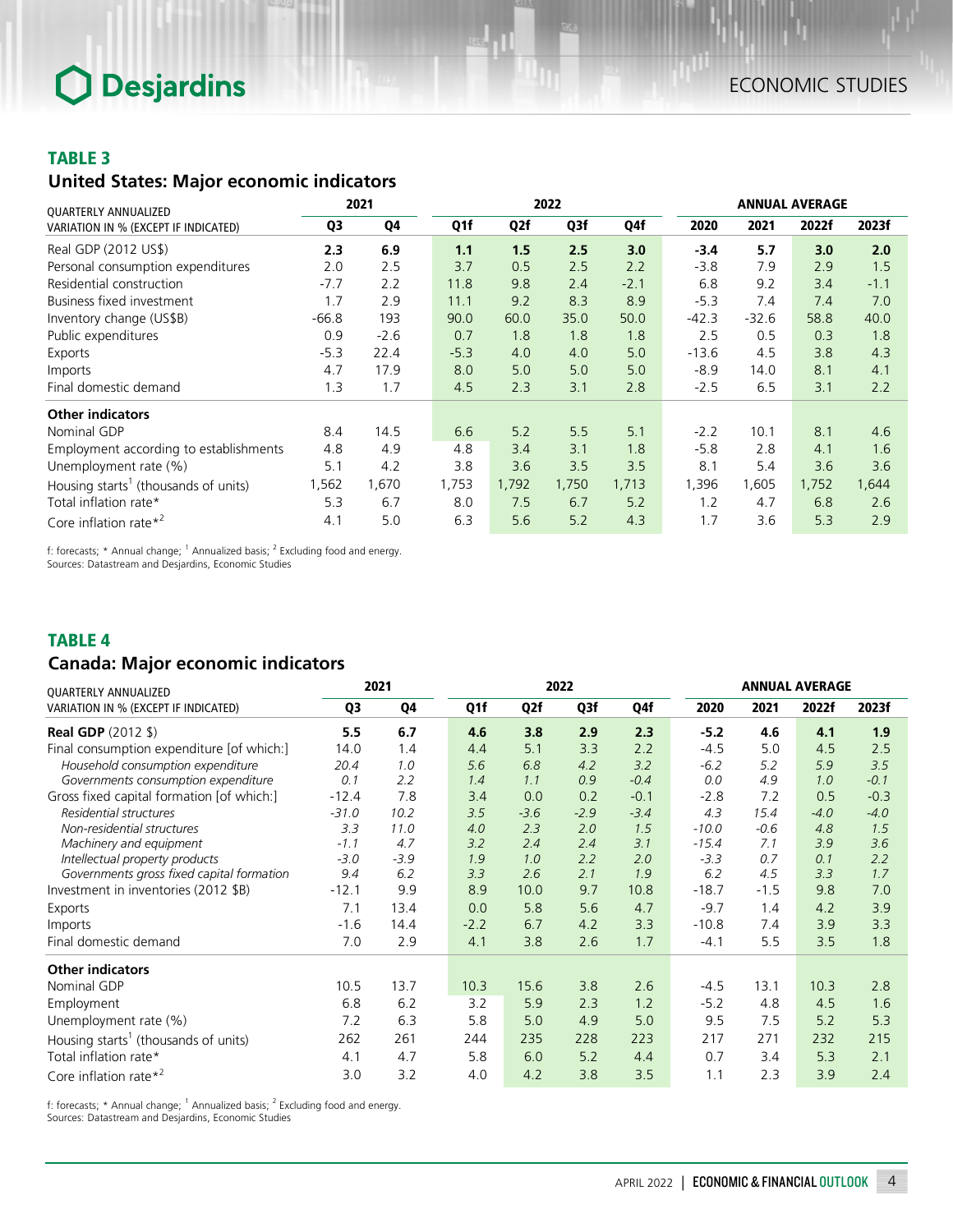#### TABLE 5

### *Quebec: Major economic indicators*

|                                                  | 2019   | 2020     | 2021   | 2022f  | 2023f  |
|--------------------------------------------------|--------|----------|--------|--------|--------|
| ANNUAL AVERAGE IN % (EXCEPT IF INDICATED)        |        |          |        |        |        |
| <b>Real GDP</b> (2012 \$)                        | 2.8    | $-5.5$   | 6.2    | 3.1    | 1.5    |
| Final consumption expenditure [of which:]        | 2.2    | $-4.1$   | 5.6    | 4.2    | 2.8    |
| Household consumption expenditure                | 1.6    | $-6.1$   | 5.9    | 5.5    | 3.2    |
| Governments consumption expenditure              | 3.5    | 0.5      | 5.1    | 1.4    | 2.2    |
| Gross fixed capital formation [of which:]        | 2.2    | $-2.9$   | 5.6    | $-1.0$ | $-0.2$ |
| Residential structures                           | 3.7    | 3.1      | 12.6   | $-8.2$ | $-5.5$ |
| Non-residential structures                       | 10.2   | $-8.0$   | $-4.1$ | $-1.7$ | 1.0    |
| Machinery and equipment                          | $-1.0$ | $-16.0$  | 15.7   | 10.8   | 3.5    |
| Intellectual property products                   | $-1.4$ | $-2.1$   | 1.2    | $-1.2$ | 1.5    |
| Governments gross fixed capital formation        | $-2.3$ | $-0.3$   | $-0.4$ | 6.0    | 4.1    |
| Investment in inventories (2012 \$M)             | 4,066  | $-5,328$ | 1,112  | 300    | 1,250  |
| Exports                                          | 2.7    | $-7.9$   | 5.3    | 3.7    | 3.3    |
| Imports                                          | 0.5    | $-8.5$   | 7.9    | 4.5    | 4.8    |
| Final domestic demand                            | 2.2    | $-3.8$   | 5.6    | 3.1    | 2.2    |
| <b>Other indicators</b>                          |        |          |        |        |        |
| Nominal GDP                                      | 4.7    | $-2.4$   | 13.1   | 8.9    | 2.7    |
| Real disposable personal income                  | 3.3    | 8.5      | 2.7    | 2.0    | 1.1    |
| Weekly earnings                                  | 3.5    | 7.9      | 2.9    | 3.5    | 4.0    |
| Employment                                       | 2.0    | $-4.8$   | 4.1    | 3.6    | 1.6    |
| Unemployment rate (%)                            | 5.2    | 8.9      | 6.1    | 4.1    | 4.0    |
| Personal saving rate (%)                         | 7.0    | 19.2     | 17.4   | 13.3   | 11.2   |
| Retail sales                                     | 0.9    | $-0.1$   | 13.1   | 7.4    | 3.0    |
| Housing starts <sup>1</sup> (thousands of units) | 48.0   | 54.2     | 71.2   | 55.0   | 50.0   |
| Total inflation rate                             | 2.1    | 0.8      | 3.8    | 5.5    | 2.1    |

f: forecasts; <sup>1</sup> Annualized basis.<br>Sources: Statistics Canada, Institut de la statistique du Québec, Canada Mortgage and Housing Corporation and Desjardins, Economic Studies

#### TABLE 6

### *Ontario: Major economic indicators*

| ANNUAL AVERAGE IN % (EXCEPT IF INDICATED)        | 2019   | 2020     | 2021  | 2022f  | 2023f  |
|--------------------------------------------------|--------|----------|-------|--------|--------|
| <b>Real GDP</b> (2012 \$)                        | 2.0    | $-5.1$   | 4.3   | 3.9    | 1.8    |
| Final consumption expenditure [of which:]        | 1.5    | $-5.8$   | 4.5   | 4.3    | 1.7    |
| Household consumption expenditure                | 1.6    | $-7.8$   | 4.1   | 5.4    | 2.6    |
| Governments consumption expenditure              | 1.0    | $-0.2$   | 5.5   | 1.1    | $-1.0$ |
| Gross fixed capital formation [of which:]        | $-0.7$ | 1.3      | 10.8  | $-1.8$ | $-1.1$ |
| Residential structures                           | 0.3    | 6.8      | 16.0  | $-8.9$ | $-6.6$ |
| Non-residential structures                       | 1.4    | $-0.1$   | 3.9   | 5.4    | $-0.8$ |
| Machinery and equipment                          | $-0.5$ | $-12.6$  | 14.0  | 4.2    | 3.7    |
| Intellectual property products                   | $-2.4$ | 1.0      | 7.2   | 0.3    | 4.0    |
| Governments gross fixed capital formation        | $-3.9$ | 3.1      | 5.7   | 4.7    | 3.6    |
| Investment in inventories (2012 \$M)             | 8,789  | $-5,876$ | 1,905 | 1,601  | 900    |
| Exports                                          | 2.3    | $-7.3$   | 0.8   | 2.4    | 3.2    |
| Imports                                          | 0.6    | $-8.9$   | 6.0   | 3.2    | 2.8    |
| Final domestic demand                            | 1.0    | $-4.3$   | 5.8   | 2.8    | 1.1    |
| <b>Other indicators</b>                          |        |          |       |        |        |
| Nominal GDP                                      | 3.7    | $-2.8$   | 12.0  | 8.0    | 3.6    |
| Real disposable personal income                  | 3.2    | 9.5      | 0.2   | $-1.5$ | 3.6    |
| Weekly earnings                                  | 2.7    | 7.4      | 3.5   | 3.2    | 3.6    |
| Employment                                       | 2.8    | $-4.7$   | 4.9   | 5.4    | 1.7    |
| Unemployment rate (%)                            | 5.6    | 9.6      | 8.0   | 5.3    | 5.4    |
| Personal saving rate (%)                         | 0.0    | 15.1     | 12.5  | 6.2    | 7.0    |
| Retail sales                                     | 2.3    | $-3.9$   | 9.2   | 7.2    | 4.2    |
| Housing starts <sup>1</sup> (thousands of units) | 69.0   | 81.3     | 101.2 | 85.0   | 76.5   |
| Total inflation rate*                            | 1.9    | 0.6      | 3.5   | 5.4    | 2.2    |

f: forecasts; \* Annual change; <sup>1</sup> Annualized basis.<br>Sources: Statistics Canada, Ontario's Ministry of Finance, Canada Mortgage and Housing Corporation and Desjardins, Economic Studies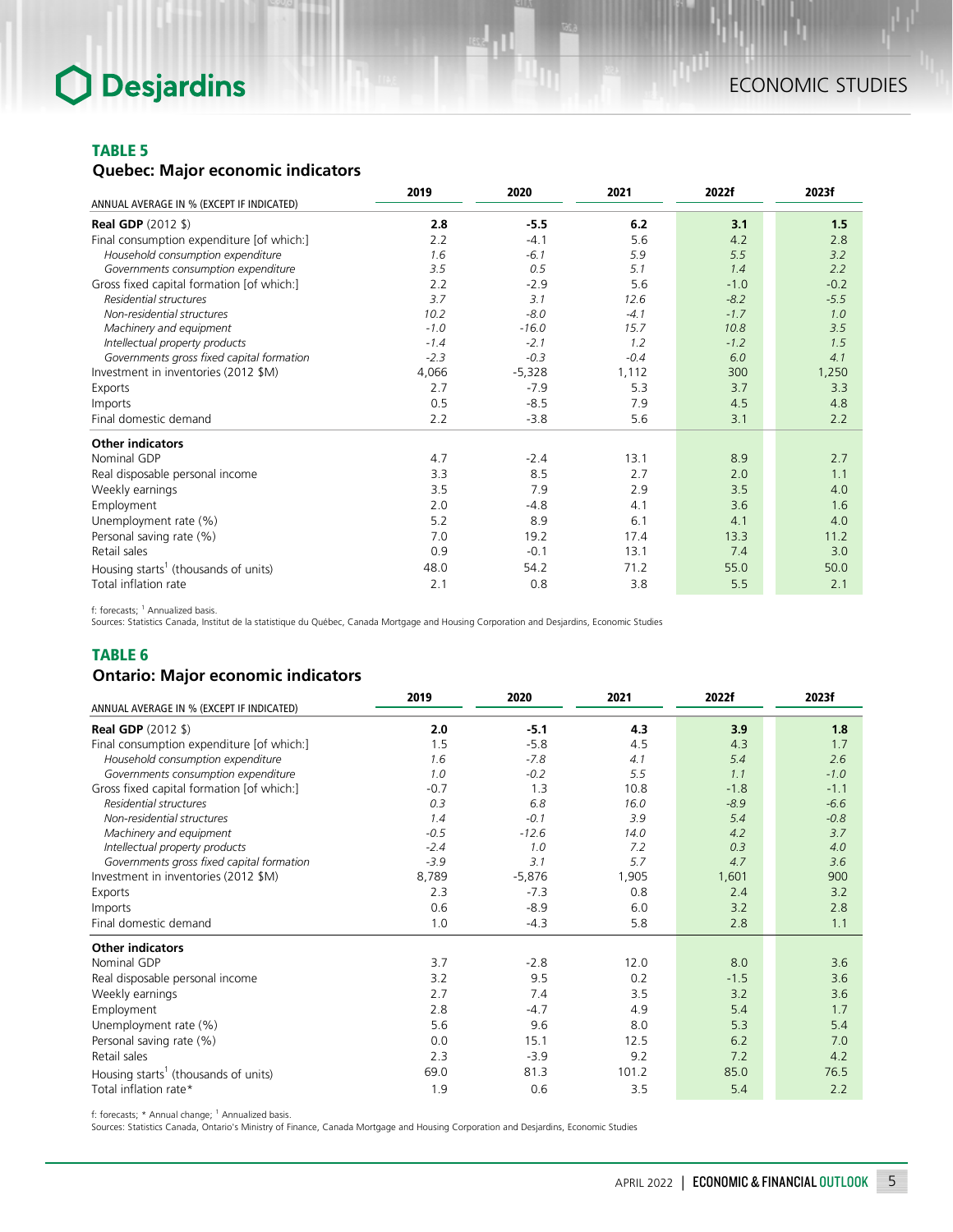#### TABLE 7

## *Canada: Major economic indicators by provinces*

|                                              | 2019   | 2020   | 2021  | 2022f | 2023f |
|----------------------------------------------|--------|--------|-------|-------|-------|
| ANNUAL AVERAGE IN % (EXCEPT IF INDICATED)    |        |        |       |       |       |
| Real GDP growth - Canada                     | 1.9    | $-5.2$ | 4.6   | 4.1   | 1.9   |
| Atlantic                                     | 2.7    | $-3.5$ | 2.9   | 2.8   | 1.5   |
| Quebec                                       | 2.8    | $-5.5$ | $6.2$ | 3.1   | 1.5   |
| Ontario                                      | 2.0    | $-5.1$ | 4.3   | 3.9   | 1.8   |
| Manitoba                                     | 0.4    | $-4.6$ | 3.0   | 3.6   | 1.7   |
| Saskatchewan                                 | $-1.1$ | $-4.9$ | 3.1   | 4.7   | 2.2   |
| Alberta                                      | $-0.1$ | $-7.9$ | 4.9   | 6.2   | 2.4   |
| British Columbia                             | 3.1    | $-3.4$ | 4.4   | 3.9   | 2.0   |
| Total inflation rate - Canada                | 1.9    | 0.7    | 3.4   | 5.3   | 2.1   |
| Atlantic                                     | 1.4    | 0.2    | 4.0   | 5.6   | 1.8   |
| Quebec                                       | 2.1    | 0.8    | 3.8   | 5.5   | 2.1   |
| Ontario                                      | 1.9    | 0.6    | 3.5   | 5.4   | 2.2   |
| Manitoba                                     | 2.3    | 0.5    | 3.2   | 5.6   | 2.1   |
| Saskatchewan                                 | 1.7    | 0.6    | 2.6   | 4.9   | 1.9   |
| Alberta                                      | 1.7    | 1.1    | 3.2   | 5.1   | 2.0   |
| British Columbia                             | 2.3    | 0.8    | 2.8   | 4.8   | 1.9   |
| <b>Employment growth - Canada</b>            | 2.2    | $-5.1$ | 4.8   | 4.5   | 1.6   |
| Atlantic                                     | 0.0    | $-0.1$ | 3.9   | 3.4   | 1.0   |
| Quebec                                       | 2.0    | $-4.8$ | 4.2   | 3.6   | 1.6   |
| Ontario                                      | 2.8    | $-4.7$ | 4.9   | 5.4   | 1.7   |
| Manitoba                                     | 1.1    | $-3.7$ | 3.5   | 3.4   | 1.0   |
| Saskatchewan                                 | 1.7    | $-4.6$ | 2.6   | 4.8   | 1.4   |
| Alberta                                      | 0.6    | $-6.5$ | 5.2   | 5.0   | 1.8   |
| <b>British Columbia</b>                      | 2.9    | $-6.5$ | 6.6   | 4.2   | 1.4   |
|                                              | 5.7    | 9.6    | 7.4   | 5.2   | 5.3   |
| Unemployment rate - Canada                   |        |        |       |       |       |
| Atlantic                                     | 8.7    | 10.8   | 9.6   | 7.6   | 7.6   |
| Quebec                                       | 5.2    | 8.9    | 6.1   | 4.1   | 4.0   |
| Ontario                                      | 5.6    | 9.6    | 8.0   | 5.3   | 5.4   |
| Manitoba                                     | 5.4    | 8.0    | 6.4   | 4.6   | 5.1   |
| Saskatchewan                                 | 5.6    | 8.4    | 6.5   | 4.4   | 4.9   |
| Alberta                                      | 7.0    | 11.6   | 8.6   | 6.0   | 6.4   |
| British Columbia                             | 4.7    | 9.0    | 6.5   | 4.5   | 4.9   |
| Retail sales growth - Canada                 | $1.2$  | $-1.7$ | 11.7  | 6.8   | 4.2   |
| Atlantic                                     | 1.9    | $-0.2$ | 14.4  | 4.9   | 3.7   |
| Quebec                                       | 0.9    | $-0.1$ | 13.1  | 7.4   | 3.0   |
| Ontario                                      | 2.3    | $-3.9$ | 9.2   | 7.2   | 4.2   |
| Manitoba                                     | 0.8    | 0.1    | 14.8  | 7.1   | 5.7   |
| Saskatchewan                                 | 0.3    | $-1.3$ | 11.8  | 7.8   | 5.9   |
| Alberta                                      | $-0.8$ | $-2.7$ | 13.3  | 6.8   | $5.1$ |
| British Columbia                             | 0.6    | 1.3    | 12.6  | 5.4   | 5.0   |
| Housing starts - Canada (thousands of units) | 208.5  | 218.4  | 276.8 | 232.1 | 214.5 |
| Atlantic                                     | 9.7    | 10.4   | 12.4  | 9.5   | 9.0   |
| Quebec                                       | 48.0   | 54.2   | 71.2  | 55.0  | 50.0  |
| Ontario                                      | 69.0   | 81.3   | 101.2 | 85.0  | 76.5  |
| Manitoba                                     | 6.9    | 7.3    | 8.0   | 8.0   | 7.7   |
| Saskatchewan                                 | 2.4    | 3.1    | 4.3   | 3.5   | 3.4   |
| Alberta                                      | 27.4   | 24.1   | 32.1  | 31.0  | 30.2  |
| British Columbia                             | 45.1   | 38.0   | 47.7  | 40.1  | 37.6  |

f: forecasts

Sources: Statistics Canada, Institut de la statistique du Québec, Ontario's Ministry of Finance, Canada Mortgage and Housing Corporation and Desjardins, Economic Studies